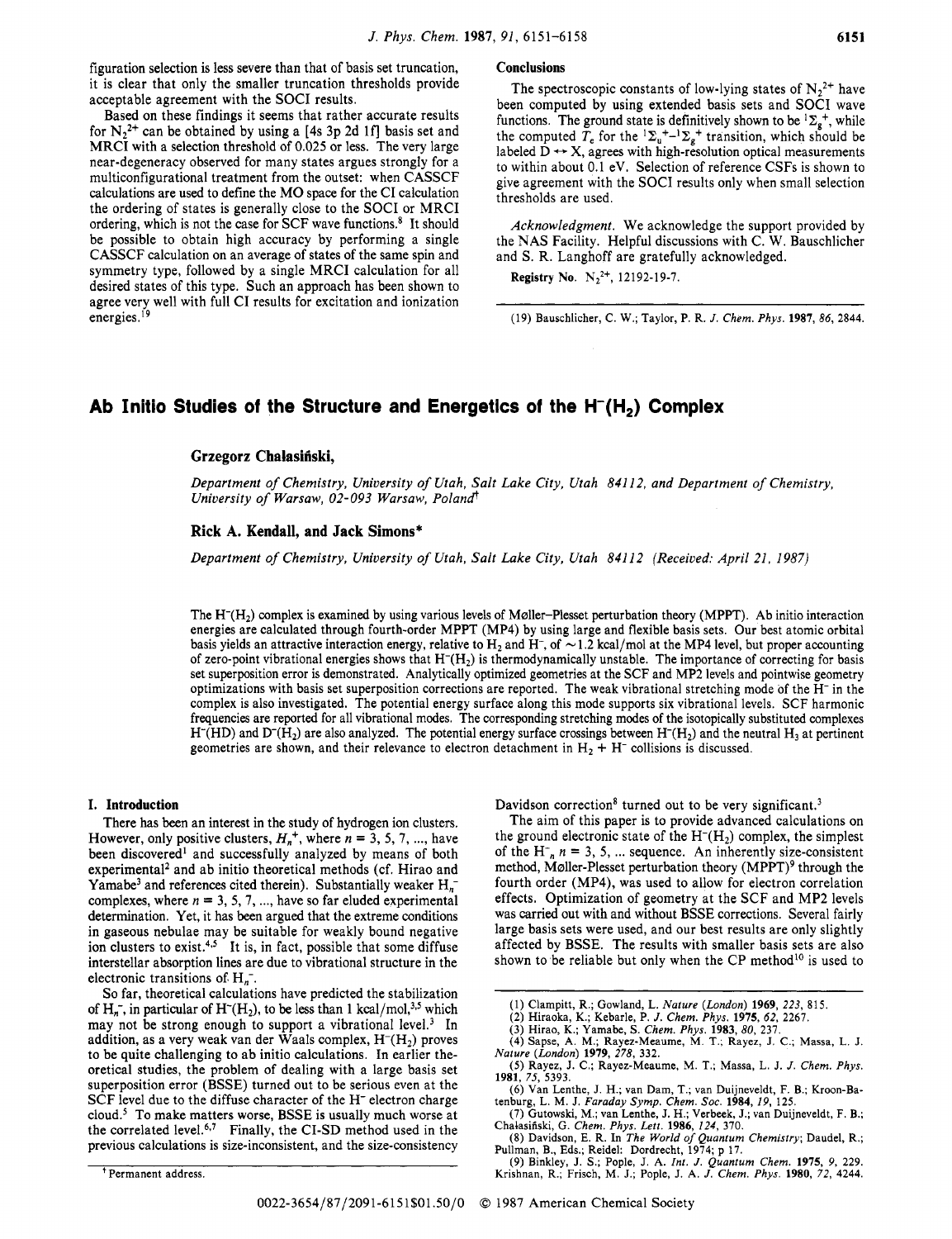| label            | basis                              | exponents                                |                 | H <sub>2</sub> | $H^-$           |
|------------------|------------------------------------|------------------------------------------|-----------------|----------------|-----------------|
| M                | 6s[4s]                             | van Duijneveldt; <sup>21</sup> 5s [311]  | HF              | $-1.132567$    | $-0.487480$     |
|                  |                                    | $+$ diffuse 1s(0.03)                     | MP <sub>2</sub> | $-1.161520$    | $-0.512334$     |
|                  | 2p                                 | 0.75, 0.25                               | MP4             | $-1.169240$    | $-0.521828$     |
|                  | 1 <sub>d</sub>                     | 0.075; Diercksen & Sadlej <sup>23</sup>  |                 |                |                 |
| L                | 7s[4s]                             |                                          | HF              | $-1.131893$    | $-0.487517$     |
|                  | 2p                                 | Diercksen & Sadlej <sup>23</sup>         | MP2             | $-1.160015$    | $-0.512802$     |
|                  | 1 <sub>d</sub>                     |                                          | MP4             | $-1.167571$    | $-0.522675$     |
|                  | 1 <sub>f</sub>                     | $0.07$ ; Meyer <sup>24</sup>             |                 |                |                 |
| N                | 9s[5s]                             | Lie & Clementi; <sup>25</sup> 8s [5111]  | HF              | $-1.133545$    | $-0.487787$     |
|                  |                                    | + diffuse $1s(0.0172478)^b$              | MP2             | $-1.163907$    | $-0.514361$     |
|                  | 4 <sub>p</sub>                     | $2.273471, 0.841306, 0.293257, 0.08531b$ | MP4             | $-1.171318$    | $-0.524655$     |
| N(d)             | as N basis + $1d(0.075)$           |                                          | ΗF              | $-1.133545$    | $-0.487787$     |
|                  |                                    |                                          | MP2             | $-1.163931$    | $-0.514869$     |
|                  |                                    |                                          | MP4             | $-1.171338$    | $-0.524728$     |
| N(3d)            | as N(d) basis $+ 2d(0.2, 0.7)$     |                                          | HF              | $-1.133555$    | $-0.487787$     |
|                  | d exponents of Meyer <sup>24</sup> |                                          | MP2             | $-1.165568$    | $-0.516555$     |
|                  |                                    |                                          | MP4             | $-1.172559$    | $-0.525503$     |
| N(3df)           | as $N(3d)$ basis + 1f(0.07)        |                                          | HF              | $-1.133555$    | $-0.487787$     |
|                  | f exponent of Meyer <sup>24</sup>  |                                          | MP2             | $-1.165575$    | $-0.516633$     |
|                  |                                    |                                          | MP4             | $-1.172563$    | $-0.525496$     |
| accurate results |                                    |                                          | HF              | $-1.13363c$    | $-0.487927d$    |
|                  |                                    |                                          | CI              | $-1.17447e$    | $-0.527751^{f}$ |

**TABLE I: Basis Sets Used for the H<sup>-</sup>(H<sub>2</sub>) System<sup>a</sup>** 

 $r_{HH}$  = 0.739 Å. For the sake of convenience all bases are given explicitly in Table VI. Energies in hartrees, exponents in a<sub>0</sub><sup>-2</sup>. <sup>b</sup>Optimized by Adams<sup>26</sup> for the correlation energy of H<sub>2</sub> and H<sup>-</sup> simultaneously. Coavidson and Jones.<sup>35</sup> dFroese Fischer, p 165.<sup>37</sup> Kolos and Wolniewicz.<sup>36</sup>  $f$ Pekeris.<sup>38</sup>

correct for BSSE. The stabilization of  $H<sup>-</sup>(H<sub>2</sub>)$  with respect to  $H^- + H$ , was found to be ca. 1.2 kcal/mol, and the potential surface supports six "stretching" vibrational levels. The  $H<sup>-</sup>(H<sub>2</sub>)$ minimum on the potential hypersurface, as is typical for anionmolecule complexes, is quite broad (i.e., has small local force constants). The equilibrium  $H^- - H_2$  distance  $R_e$  optimized at the SCF level differs by ca.  $-0.4$  Å from  $R_e$  optimized at the correlated level, but the difference in BSSE-corrected binding energy at these two points does not exceed 0.1 kcal/mol. The addition of zeropoint vibrational energies shows that  $H<sup>-</sup>(H<sub>2</sub>)$  is thermodynamically unstable. The complex will break apart into the  $H_2$  and  $H^$ moieties.

#### **11. Method**

Calculations of intermolecular interactions by means of MPPT offers several advantages in comparison with other methods. As shown by Diercksen et al. on the demanding  $Be_2$  system,<sup>11</sup> a complete fourth-order MPPT calculation may recover a sufficient portion of the pertinent correlation effects, leading, at the same time, to size-consistent results. Very high order and highly accurate calculations of Handy et al.<sup>12</sup> confirmed that, unless multiconfigurational bond breaking or curve crossings occur, the MPPT series is well convergent and thus quite reliable. Furthermore, many valuable qualitative and even quantitative results may be already obtained at lower than the fourth-order level by using standard basis sets. As shown by Kestner et al.<sup>13</sup> and by Szczesniak and Scheiner,<sup>14</sup> if BSSE is corrected for, the MP2 and MP3 levels can successfully be applied to study hydrogen-bonded systems. It should be emphasized here that because of relatively simple expressions for  $E_{\rm MP}^{(2)}$  and  $E_{\rm MP}^{(3)}$ ,<sup>9</sup> the pertinent computer codes can be easily vectorized to yield **a** high performance on supercomputers and applied even for such large systems as the nitromethane dimer.<sup>15</sup> It is also important to note that the second-

and third-order corrections to the interaction energy may asymptotically be related to the physically meaningful contributions to the interaction energy derived from the classic Rayleigh-Schrödinger (RS) perturbation theory of intermolecular forces.<sup>16</sup>

The method used in the calculations presented in this paper is the complete fourth-order MPPT, implemented in the Gaussian 82 computer codes. $17,18$  All contributions to the total energy through fourth order in the electron correlation perturbation series  $(i.e., those due to single (S), double (D), triple (T), and quadruple$ (Q) substitutions relative to the reference Hartree-Fock determinant) are included. The interaction energy at the ith order is defined as

$$
\Delta E^{(i)} = E_{\rm AB}^{(i)} - E_{\rm A}^{(i)} - E_{\rm B}^{(i)} \tag{1}
$$

where  $E_{AB}^{(i)}$ ,  $E_A^{(i)}$ , and  $E_B^{(i)}$  are the *i*th-order MPPT energies of AB, A, and B, respectively. The interaction energy through the ith order may be defined in like fashion:

$$
\Delta E(i) = E_{AB}(i) - E_A(i) - E_B(i) \tag{2}
$$

where  $E_{AB}(i)$ ,  $E_A(i)$ , and  $E_B(i)$  are the MPPT energies through the *i*th order of AB, A, and B, respectively (e.g.,  $\Delta E_x(i)$  =  $\sum_{j=1}^{i} \Delta E_x^{(j)}$ . Note that the Hartree-Fock (HF) interaction energy is given in terms of the zero- and first-order energies as

$$
\Delta E^{\text{SCF}} = \Delta E(0) + \Delta E(1) \tag{3}
$$

When the energies of A, B, and AB are calculated with finite basis sets  $(\chi_A, \chi_B, \text{ and } \chi_A \cup \chi_B, \text{ respectively})$  the use of eq 1 and 2 involves BSSE problems. To circumvent this apparent basis set inconsistency, the "counterpoise" (CP) method was set forth by Boys and Bernardi.<sup>10</sup> The CP method consists in the calculation of the energies of AB, A, and B in the same  $\chi_A \cup \chi_B$  basis. The BSSE in the ith order of MPPT is then defined as

$$
\delta_{\mathbf{A}}^{(i)} = E_{\mathbf{A}}^{(i)}(\chi_{\mathbf{A}} \cup \chi_{\mathbf{B}}) - E_{\mathbf{A}}^{(i)}(\chi_{\mathbf{A}})
$$
(4)

and similarly for B. Since the pioneering work of Boys and Bernardi, a large body of evidence has been collected to support the usefulness of the CP method (cf. the recent review by van

<sup>(10)</sup> Boys, s. F.; Bernardi, F. *Mol. Phys.* 1970, 19, 553. (11) Diercksen, *G.* H. F.; Kello, **V.;** Sadlej, A. J. *Chem. Pbys.* 1985, 96, **59.** 

<sup>(12)</sup> Handy, N. C.; Knowles, P. J.; Somasundram, **K.** *Theor. Cbim. Acta*  1985,68,87. Knowles, P. J.; Somasundram, K.; Handy, N. C. *Cbem. Phys. Lett.* 1986, *113, 8.* 

<sup>(13)</sup> Newton, M. D.; Kestner, N. R. *Chem. Phys. Lett.* 1983, *94,* 198. Kestner, N. R.; Newton, M. D.; Mathers, T. L. *Int. J. Quantum Chem.* 1983, *S17,* 431.

<sup>(14)</sup> Szczesniak, M.; Scheiner, S. J. Chem. Phys. 1986, 84, 6328.<br>(15) Cole, S. J.; Szalewicz, K.; Purvis, G. D., III; Bartlett, R. J. J. Chem.<br>Phys. 1986, 84, 6833. Cole, S. J.; Szalewicz, K.; Bartlett, R. J. Int. J. *Quantum Chem.* 1986, *30,* 695.

<sup>(16)</sup> Chaiasiiiski, G.; Szczesniak, M., to be published. **(17)** Binkley, J. **S.;** Whiteside, R. **A,;** Krishnan, R.; Seeger, R.; DeFrees, D. J.; Schlegel, H. B.; Topiol, **S.;** Kahn, L. R.; Pople, **J.** A. *QCPE* 1983, *13,*  program 406.

<sup>(18)</sup> Binkley, J. **S.;** Frisch, M. **J.;** DeFrees, D. **J.;** Raghavachri, K.; Whiteside, R. A,; Schlegel, H. **B.;** Fluder, E. **M.;** Pople, J. A. Gaussian 82; Carnegie-Mellon University; Pittsburgh, PA, 1986.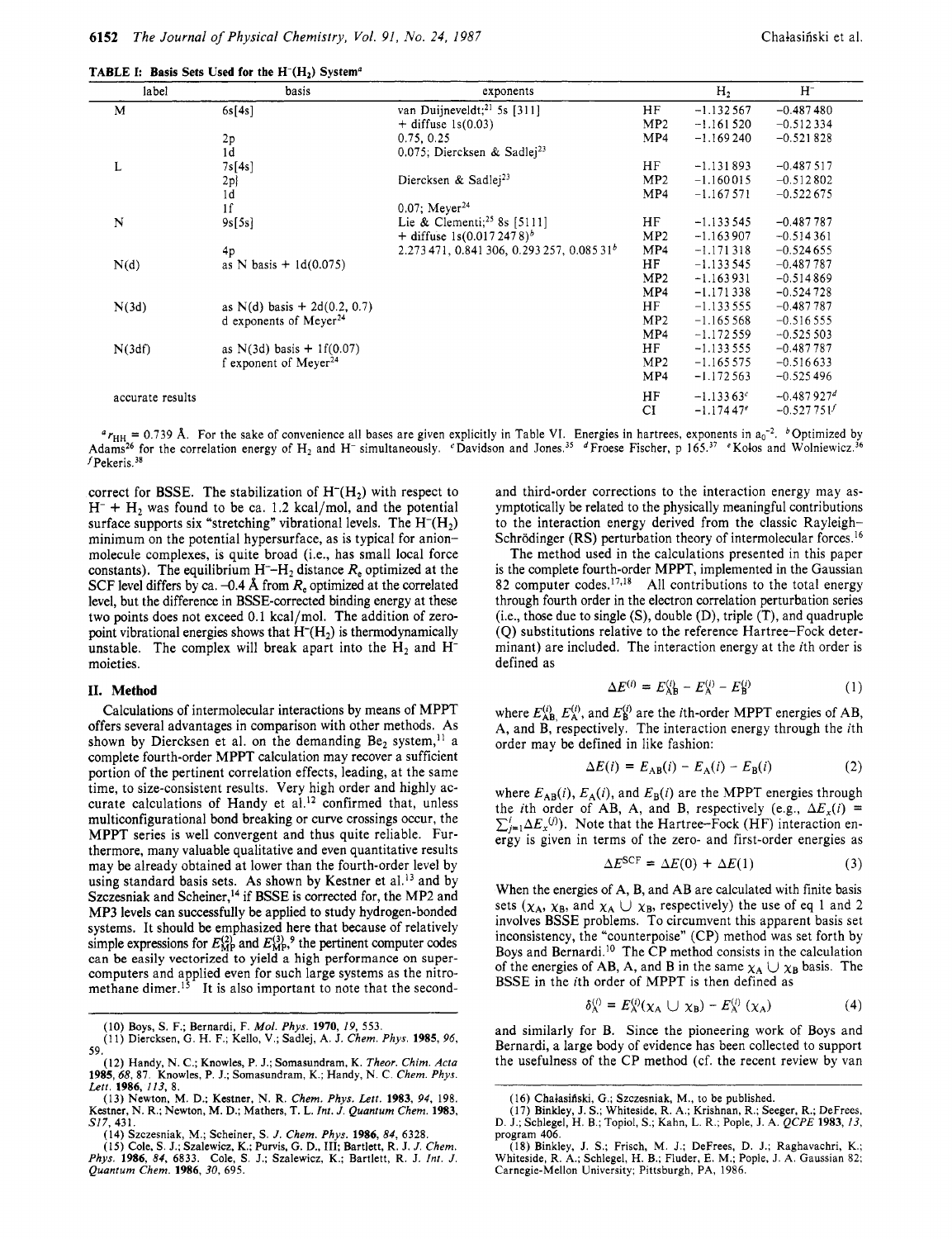**TABLE 11: Interaction Energy between H- and H2, Linear Configuration (cf. Figure l), at SCF, MP2, and MP4 Levels, Calculated with M Basis (Three Points Also with N(3d) Basis)"** 

|       |            |                        |                         |                        |                        | R                      |                        |                        |                        |                        |                        |
|-------|------------|------------------------|-------------------------|------------------------|------------------------|------------------------|------------------------|------------------------|------------------------|------------------------|------------------------|
| basis | method     | 2.731                  | 3.031                   | 3.148                  | 3.181                  | 3.231                  | 3.281                  | 3.331                  | 3.551                  | 3.931                  | 4.231                  |
| M     | <b>SCF</b> | $+0.0017$<br>(-0.0607) | $-1.0112$<br>$(-1.070)$ | $-1.209$<br>$(-1.266)$ | $-1.249$<br>$(-1.306)$ | $-1.302$<br>$(-1.359)$ | $-1.345$<br>(-1.400)   | $-1.378$<br>$(-1.433)$ | $-1.436$<br>$(-1.489)$ | $-1.346$<br>$(-1.393)$ | $-1.207$<br>$(-1.250)$ |
| M     | MP2        | $-1.311$<br>$(-2.380)$ | $-1.798$<br>$(-2.785)$  | $-1.852$<br>$(-2.811)$ | $-1.857$<br>$(-2.809)$ | $-1.860$<br>$(-2.800)$ | $-1.857$<br>$(-2.785)$ | $-1.848$<br>$(-2.763)$ | $-1.759$<br>$(-2.617)$ | $-1.516$<br>$(-2.262)$ | $-1.310$<br>$(-1.959)$ |
| N(3d) |            |                        |                         | $-1.977$<br>$(-2.105)$ | $-1.979$<br>$(-2.105)$ | $-1.974$<br>(-2.096)   |                        |                        |                        |                        |                        |
| M     | MP4        | $-1.180$<br>$(-2.399)$ | $-1.677$<br>$(-2.831)$  | $-1.737$<br>$(-2.865)$ | $-1.744$<br>$(-2.865)$ | $-1.751$<br>$(-2.859)$ | $-1.751$<br>$(-2.846)$ | $-1.745$<br>$(-2.827)$ | $-1.673$<br>$(-2.689)$ | $-1.456$<br>$(-2.336)$ | $-1.266$<br>$(-2.028)$ |
| N(3d) |            |                        |                         | $-1.838$<br>$(-1.865)$ | $-1.843$<br>$(-1.869)$ | $-1.844$<br>$(-1.869)$ |                        |                        |                        |                        |                        |

The CP-uncorrected values are given in parentheses. **All** energies in mhartrees; distances in angstroms.

Lenthe et al.<sup>19</sup>). As to whether the CP method overcorrects the actual BSSE, a number of both theoretical and numerical arguments have been recently presented by Gutowski et al.<sup>7,20</sup> and tend to support the original CP approach of Boys and Bernardi over any alternatives yet put forth. In the present work, this version of the CP method was used to handle BSSE difficulties.

### **111. Results and Discussion**

*A. Basis Sets.* The contracted Gaussian type orbital (GTO) basis sets used in this work are described in Table I, and for the sake of convenience we also tabulated them explicitly in Table VI. The related energies of  $H_2$  and  $H^-$  at the SCF, MP2, and MP4 levels are provided in Table **I** also. The three different bases correspond to three different "philosophies" of design. Basis M is an energetically optimized basis of the "TZ + diffuse + polarization" type. Basis L was optimized with the  $H_2$  electric properties in mind. Finally, bases N were energetically optimized with the p-symmetry subset optimized for the electron correlation of  $H_2$  and  $H^-$ .

*Basis M.* The core of the M basis is the variationally optimized **5s** CGTO set from van Duijneveldt's tables.21 To this set the following has been added: (a) an additional diffuse 1s orbital, with an exponent of 0.03 suggested by Clark et al.<sup>22</sup> to improve the description of H-; and (b) polarization functions, two p type and one d-type function.

*Basis L.* The "spd" part of this basis was taken from ref 23. It has been designed to reproduce the electric properties of  $H_2$ and first-row hydrides. To this set the 1f orbital, used by Meyer $^{24}$ for  $H_2$  in his study of the van der Waals constants for the  $H_2$ dimer, was added.

*Bases N, N(1d), N(3d), and N(3df).* Both the M and L bases suffer from large BSSE, caused primarily by the diffuse character of the H<sup>-</sup> charge cloud. To circumvent the BSSE problem, a sequence of basis sets, which yield small BSSE, was constructed. This sequence is based on the Lie and Clementi s set<sup>25</sup> augmented with one diffuse **s-** and four p-type polarization functions and was optimized by Adams<sup>26</sup> for the electron correlation energy of both the  $H<sub>2</sub>$  and  $H<sub>-</sub>$  systems. This basis set is hereafter termed basis N. To the N basis, higher polarization functions of d and f symmetry were subsequently added, giving rise to the  $N(1d)$ , N(3d), and N(3df) bases (cf. Tables I and **VI).** 

*B. Optimization of Geometry.* Optimization of the energy of the lowest  ${}^{1}A'$  state of  $H_3^-$  as a function of geometry was carried out by means of the Gaussian 82 analytic energy derivative package,<sup>18</sup> at the SCF and MP2 levels. The three configurations

- 
- **(26)** Adams, N., unpublished results.



Figure 1. Configurations of the  $H<sup>-</sup>(H<sub>2</sub>)$  complex studied in this work. In the text the distances between H and H (full line) and between H<sub>2</sub> and H<sup>-</sup> (dashed line) are denoted  $r_{HH}$  and *R*, respectively. The angle between  $r_{HH}$  and *R* in the bent configuration is 45°.

studied in this work are shown in Figure 1. The bond distances  $r<sub>HH</sub>$  and R are the internuclear distance of the  $H<sub>2</sub>$  moiety and the distance from the center of mass of the  $H_2$  moiety to the  $H^-$  anion center, respectively. As was shown previously<sup>27</sup> and confirmed by our calculations, the linear configuration of  $H_3$ <sup>-</sup> is stable with respect to angular deformation. Thus, the equilibrium geometry is linear. Further details about the bending potential energy are given in Appendix A.

At the first stage of this work, we simultaneously optimized the values of  $r_{HH}$  and of the distance between the  $H_2$  center of mass and H- at the MP2 level with the M basis. We obtained 0.749 and 3.114 Å, respectively. The  $r_{HH}$  distance turned out to be close to the equilibrium  $r_{\text{HI}}$  distance in the isolated  $H_2$  molecule, which we found to be 0.740 Å at the MP2 level with the M basis. Using the fact that the  $H_2$  moiety is not significantly deformed by H<sup>-</sup>, we kept  $r_{\text{HH}}$  fixed in all subsequent calculations and equal to 0.739 Å, as in the work of Hirao and Yamabe.<sup>3</sup> This restriction was found to result in a difference in the interaction energy of ca. 0.1 mhartree or 0.06 kcal/mol, which may be considered insignificant.

With  $r_{HH}$  held fixed, the value of  $R$  was optimized by means of the gradient method in Gaussian **82.18** At the SCF level **in** basis M, we obtained  $R_e = 3.528$  Å. At the MP2 level, basis M and the extended basis N(3d) produced *Re* values of 3.148 and 3.140 Å, respectively; i.e., the MP2 geometry differs substantially from the SCF geometry. These results raise the interesting questions:

<sup>(19)</sup> Van Lenthe, J. H.; van Duijneveldt-van de Rijdt, **J.** G. C. M.; van (20) Gutowski, **M.;** van Duijneveldt, F. B.; Chalasifiski, G.; Piela, L. *Mol.*  Duijneveldt, F. B. *Adu. Chem. Phys.* **1987,** *67,* 521.

*Phys.* **1987,** *61,* 233.

<sup>(21)</sup> Van Duijneveldt, F. **B.** *IBM Techn. Rep.* **1971,** *No. RJ945.* 

**<sup>(22)</sup>** Clark, T.; Chandrasekhar, J.; Spitznagel, .. G. **W.;** Schleyer, **P. V.** R. *J. Comput. Chem.* **1983,** *4,* 294.

<sup>(23)</sup> Diercksen, G. H.; Sadlej, A. J. Theor. Chim. Acta 1983, 63, 69.<br>(24) Meyer, W. Chem. Phys. 1976, 17, 27.<br>(25) Lie, G. C.; Clementi, E. J. Chem. Phys. 1974, 60, 1275.

<sup>(27)</sup> Macias, **A.** *J. Chem. Phys.* **1968,** *48,* 3464.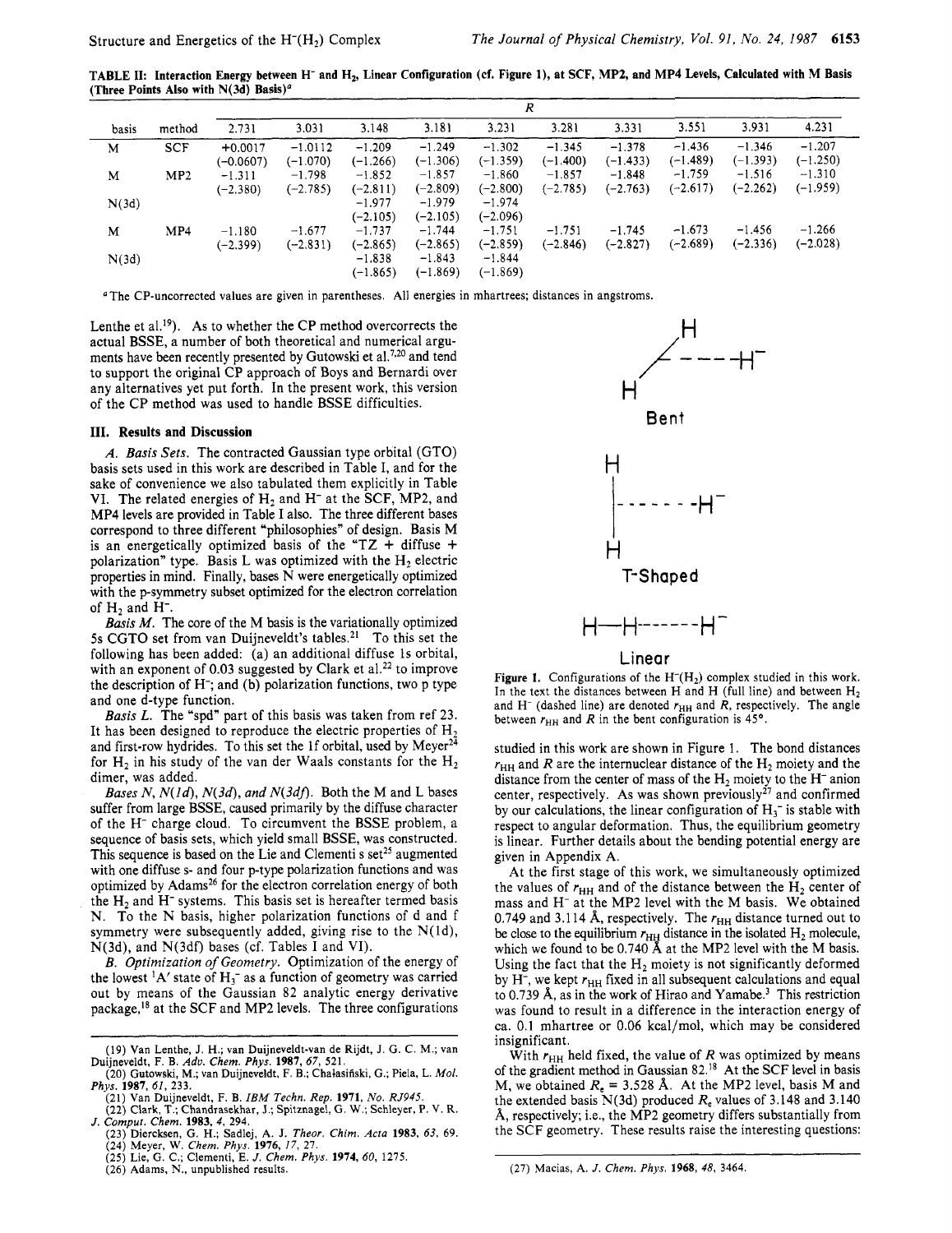**TABLE III:** The Interaction Energy and Its Components for the H<sup>-</sup>(H<sub>2</sub>) and H<sup>-</sup>···H<sub>2</sub> Systems  $(r_{HH} = 0.739 \text{ Å}; R = 3.148 \text{ Å})$ , Obtained with Bases M, L, and  $N^a$ 

| $(A)$ The H <sup><math>-</math></sup> (H <sub>2</sub> ) System, Bases M and L |                        |                            |                        |                        |                          |                        |
|-------------------------------------------------------------------------------|------------------------|----------------------------|------------------------|------------------------|--------------------------|------------------------|
|                                                                               |                        | M basis                    |                        |                        | L basis                  |                        |
|                                                                               | $\Delta E^{(i)}$       | $\delta^{(i)}_{{\rm H}_2}$ | $\delta_{\rm H}^{(i)}$ | $\Delta E^{(i)}$       | $\delta^{(i)}_{\rm H_2}$ | $\delta_{\rm H}^{(i)}$ |
| <b>SCF</b>                                                                    | $-0.759$               | $-0.012$                   | $-0.024$               | $-0.743$               | $-0.082$                 | $-0.055$               |
|                                                                               | $-0.403$               | $-0.009$                   | $-0.557$               | $-0.425$               | $-0.090$                 | $-0.510$               |
|                                                                               | $+0.013$               | $+5,-4$                    | $-0.075$               | $+0.010$               | $-0.021$                 | $+0.015$               |
| DQ                                                                            | $+0.108$               | $-3,-4$                    | $-0.040$               | $+0.110$               | $-0.004$                 | $-0.014$               |
| <b>SDO</b>                                                                    | $+0.120$               | $-3. -4$                   | $-0.031$               | $+0.120$               | $-0.004$                 | $-0.011$               |
| 4                                                                             | $+0.059$               | $-3,-4$                    | $-0.031$               | $+0.056$               | $-0.004$                 | $-0.011$               |
| sum <sup>b</sup>                                                              | $-1.091$<br>$(-1.799)$ | $-0.021$                   | $-0.687$               | $-1.102$<br>$(-1.860)$ | $-0.197$                 | $-0.561$               |

#### (B) The  $H^{-} \cdots H_2$  System, Basis N Sets

|            |                  |                          |                        |                  | N(1d)                    |                        |                  | N(3d)                    |                        |                  | N(3df)                   |                        |
|------------|------------------|--------------------------|------------------------|------------------|--------------------------|------------------------|------------------|--------------------------|------------------------|------------------|--------------------------|------------------------|
|            | $\Delta E^{(i)}$ | $\delta_{\rm H_2}^{(i)}$ | $\delta_{\rm H}^{(i)}$ | $\Delta E^{(i)}$ | $\delta_{\rm H_2}^{(i)}$ | $\delta_{\rm H}^{(i)}$ | $\Delta E^{(i)}$ | $\delta_{\rm H_2}^{(i)}$ | $\delta_{\rm H}^{(i)}$ | $\Delta E^{(i)}$ | $\delta_{\rm H_2}^{(i)}$ | $\delta_{\rm H}^{(i)}$ |
| <b>SCF</b> | $-0.731$         | $-6,-5$                  | $-0.014$               | $-0.732$         | $-6,-5$                  | $-0.017$               | $-0.733$         | $-7, -4$                 | $-0.019$               | $-0.734$         | $-0.001$                 | $-0.027$               |
|            | $-0.389$         | $-0.014$                 | $-0.119$               | $-0.409$         | $-0.004$                 | $-0.067$               | $-0.508$         | $-0.005$                 | $-0.056$               | $-0.508$         | $-0.006$                 | $-0.051$               |
|            | $+0.019$         | $+2,-4$                  | $+0.089$               | $+0.018$         | $+2 - 4$                 | $+0.068$               | $+0.023$         | $+0.001$                 | $+0.073$               | $+0.019$         | $+0.002$                 | $+0.076$               |
| DQ         | $+0.115$         | $-6,-5$                  | $+0.018$               | $+0.115$         | $-2,-4$                  | $-0.005$               | $+0.128$         | $-6,-5$                  | $-0.011$               | $+0.129$         | $+5,-5$                  | $-0.016$               |
| <b>SDO</b> | $+0.131$         | $-8,-6$                  | $+0.020$               | $+0.132$         | $-2,-4$                  | $-0.004$               | $+0.146$         | $-6 - 5$                 | $-0.010$               | $+0.146$         | $-5,-5$                  | $-0.016$               |
| 4          | $+0.065$         | $-8,-6$                  | $+0.020$               | $+0.061$         | $-2,-4$                  | $-0.004$               | $+0.065$         | $-6 - 5$                 | $-0.010$               | $+0.064$         | $-5,-5$                  | $-0.016$               |
| $sum^b$    | $-1.306$         | $-0.001$                 | $-0.024$               | $-1.063$         | $-0.004$                 | $-0.020$               | $-1.153$         | $-0.005$                 | $-0.012$               | $-1.159$         | $-0.005$                 | $-0.018$               |
|            | $(-1.060)$       |                          |                        | $(-1.088)$       |                          |                        | $(-1.171)$       |                          |                        | $(-1.182)$       |                          |                        |

 $P$  Energies in kilocalories per mole.  $P$ The CP-uncorrected energies are in parentheses.

(a) How would the optimal geometry be affected by correcting for BSSE (the gradient method searches for the minimum on the CP-uncorrected curve)? (b) How would the optimal geometry be affected by allowing for higher order electron correlation effects (e.g., at the MP4 level)? To find out the answers to these questions, the values of the interaction energy, with and without BSSE, at the SCF, MP2 and MP4 levels were calculated for several *R* values in the range 2.731-4.231 **A.** These energies are tabulated in Table **11.** 

The results in Table I1 lead to the conclusion that correcting for the BSSE shifts  $R_e^{MP2}$  and  $R_e^{MP4}$  toward longer distances. In the worst case, the M basis shifts the *R,* value by ca. 0.1 **A,** a nontrivial shift. However, the potential energy surface is so flat in the region of the minimum that, at any level of theory, a change of  $\pm 0.1$  Å in *R* affects the interaction energy by only 0.001 mhartree or 0.0006 kcal/mol. Consequently, at most two digits of the previously given values of *Re* should be considered as really significant. The large difference between  $R_{e}^{SCF}$  and  $R_{e}^{MP2}$ , 0.4 Å, may also be partly attributed to the flatness of the surface. Interestingly, allowing for the correlation effects at the MP4 level does not change the position of the minimum significantly; thus  $R_{e}^{MP2}$  is very close to  $R_{e}^{MP4}$ . It is worthwhile to mention here that the same situation was observed for the  $H<sup>-</sup>(H<sub>2</sub>O)$  complex.<sup>28</sup>

C. *Interaction Energy between H2 and H- and the Accompanying Basis Set Effects.* The total interaction energies,  $\Delta E^{(i)}$ constituent terms, and BSSE effects obtained with various basis sets at  $R = 3.148$  Å (i.e., at the BSSE uncorrected minimum) are given in Table **111.** The total interaction energy with the largest N(3df) basis amounts to -1.16 kcal/mol, and the accompanying BSSE is very small, 0.02 kcal/mol. In fact,  $\delta_{\text{H}}^{\text{SCF}}$ ,  $\delta_{\text{H}}^{(2)}$ , because these components have different signs, a cancellation takes place. Comparing the results obtained with different basis sets, one can conclude the following: and  $\delta_{\text{H}}^{(3)}$  are larger in absolute value than the total  $\delta_{\text{H}}(4)$ , but

(a) The basis sets **M** and L suffer from large **BSSE** of 0.70 and 0.76 kcal/mol, respectively, which are dominated by the  $\delta_H^{(2)}$ component. We note that these bases are not small and were prepared in a rational, widely accepted manner. One would expect that they should therefore reproduce the dominant contributions to the interaction energy fairly well. Indeed, if the CP method is used, both the bases give a very good correlated binding energy

**(28)** Chalasifiski, **G.;** Kendall, R.; Simons, **J.** *J. Chem. Phys.* **1987,** *87,*  **2965.** 

of  $-1.1$  kcal/mol (see Table III). The individual  $\Delta E^{(i)}$  contributions are also close to the values obtained with our best N(3df) basis (see Table 111). In contrast, if one does not correct for BSSE, the values of the total interaction energy and its components for various basis sets vary wildly and are therefore impossible to analyze.

(b) All of our N-type basis sets give very similar results and very small BSSE's, not exceeding 0.03 kcal/mol. The binding energy obtained without d functions is already quite good, -1.04 kcal/mol (basis N); the d functions are responsible for an additional 0.1 kcal/mol of stabilization. The addition of one f function did not have any significant effect,  $\sim 0.02$  kcal/mol. However, this does not necessarily mean that higher polarization functions are completely negligible. In addition, one should note from Tables I11 that the inclusion of only one d function did not reproduce the bulk of the contributions obtained when more than one function was used. All in all, it is probably reasonable to expect that the basis-set-saturated result is ca. 0.1 kcal/mol lower. (Allowing for the deformation of  $H_2$  by  $H^-$  brings about a similar change of the interaction energy; see section 1II.B).

*D. Interpretation of the Interaction Energy at the SCF Level. AESCF* represents the dominant contribution to the interaction energy, giving 65% of the total at  $R_e = 3.148$  Å; its contribution rapidly grows with increasing  $R$ . For large  $R$ ,  $\Delta E^{\text{SCF}}$  may be interpreted as the result of electrostatic interactions of the negative charge-quardrupole and charge-induced-dipole type:29

$$
\Delta E_{\rm SCF}^{\rm model} = \frac{q\theta^{\rm SCF}}{R^3} - \frac{1}{2}\frac{q^2}{R^4} \left[ \bar{\alpha}^{\rm SCF} + \frac{2}{3} (\alpha_{\parallel}^{\rm SCF} - \alpha_{\perp}^{\rm SCF}) \right] + O\left(\frac{1}{R^5}\right) \tag{5}
$$

where  $R$  is measured from the center of the  $H_2$  moiety as defined previously,  $\theta^{\text{SCF}}$  is the quadrupole moment of H<sub>2</sub> at the SCF level, dicular polarizabilities of  $H_2$ , respectively, at the SCF level. Within our M basis set, we have  $\theta^{\text{SCF}} = 0.4843 \text{ au}, \alpha_{\parallel}^{\text{SCF}} = 6.461 \text{ au}, \alpha_{\perp}^{\text{SCF}}$  $= 3.817$  au, and  $\bar{\alpha}^{SCF} = 4.698$  au. At  $R^{\prime} = 6.631$  Å we can compare our fully ab initio SCF interaction energy previously,  $\theta$  is the quadrupole moment of  $H_2$  at the SCT level.<br>and  $\bar{\sigma}^{SCF}$   $\alpha$ <sup>SCF</sup> and  $\alpha$ <sup>SCF</sup> are the average, parallel, and perpen-

$$
\Delta E_{\text{SCF}} = -0.372 \text{ mhartree} \tag{6a}
$$

to the interaction energy predicted by the model of eq *5:* 

**<sup>(29)</sup>** Buckingham, **A. D. In** *Intermolecular Interactions: from Diatomics IO Biopolymers;* Pullman, B., Ed.; Wiley: **New** York, **1978.**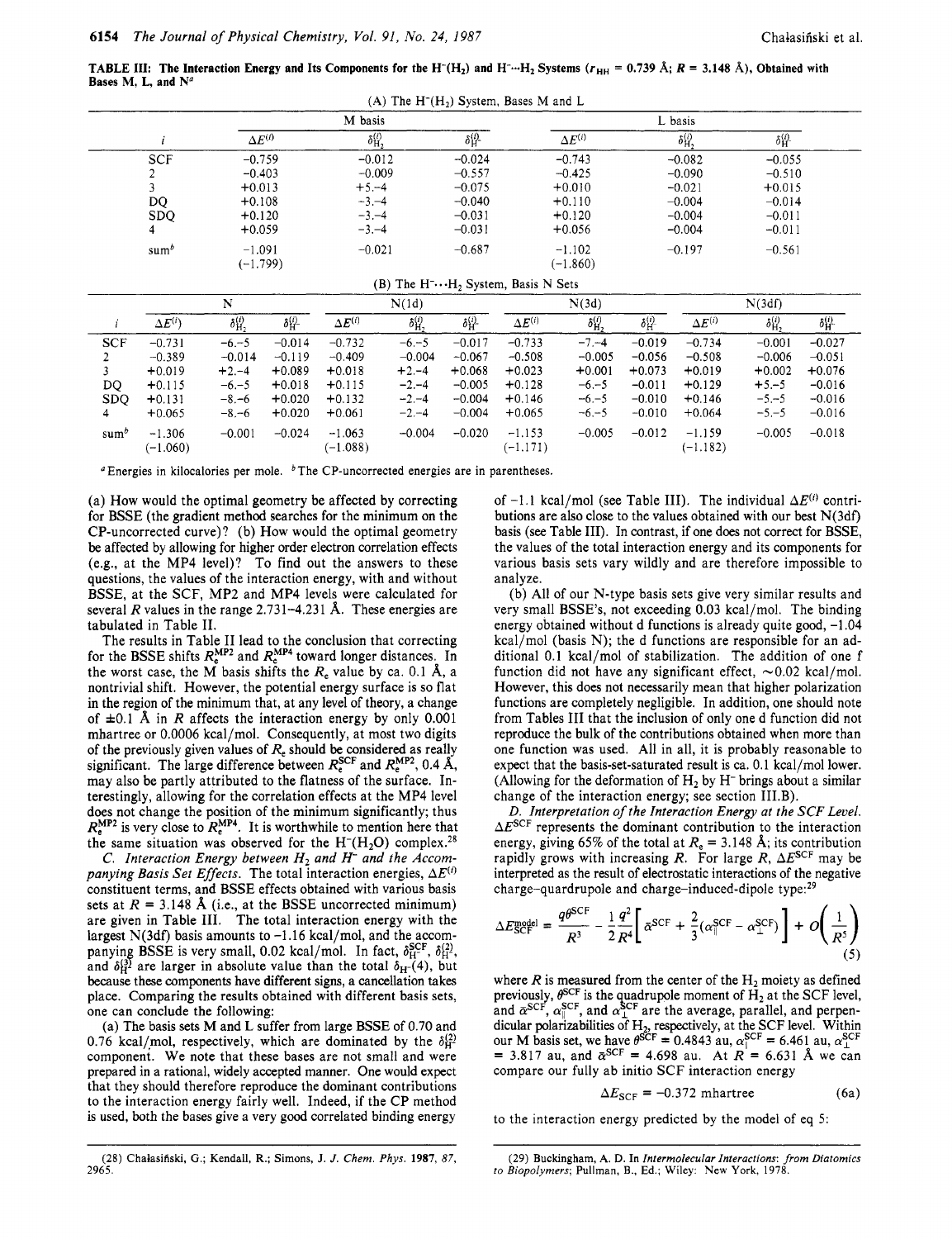Structure and Energetics of the  $H<sup>-</sup>(H<sub>2</sub>)$  Complex

$$
\Delta E_{\rm SCF}^{\rm model} = -0.248 - 0.131 = -0.379 \text{ mhartree} \qquad (6b)
$$

where the first and second values correspond to the quadrupolecharge interaction and induced-dipole-charge interaction. One can see that, at this large distance, the role of induction effects is important and accounts for 36% of  $\Delta E_{\text{SCF}}$ . With decreasing *R* the induction term becomes even more important, and assuming that  $\Delta E_{\text{SCF}}^{\text{model}}$  is still valid, one can predict that induction becomes equal to the electrostatic terms at  $R \sim 3.72$  Å. In particular, at the distance of the minimum,  $R = 3.148$  Å, one has

$$
\Delta E_{\rm SCF}^{\rm model} = -2.300 - 2.576 = -4.876 \text{ mhartrees} = -3.06 \text{ kcal/mol}
$$

However, at this *R* the true SCF interaction is  $\Delta E_{SCF} = -0.76$ kcal/mol, and it is clear that the electrostatic and induction effects are canceled to a large extent by overlap and exchange effects which are included in the true  $\Delta E_{\textrm{SCF}}$ . Only approximately then one can envisage the SCF attraction in  $H<sup>-</sup>(H<sub>2</sub>)$  as determined by the two equally important effects: electrostatic attraction and induction attraction.

*E. Electron Correlation Contribution to the Interaction Energy.*  At the equilibrium geometry, *Re,* determined at the MP2 level,  $(R_{\epsilon}^{MP2})$ , the total electron correlation term amounts to ca. 35% of  $\Delta E(4)$  and is dominated by  $\Delta E^{(2)}$  (cf. parts A and B of Table III). In the region of the minimum,  $\Delta E_{\rm MP}^{(2)}$  is attractive; with increasing *R* it becomes less attractive and less important and amounts to  $+0.0081$  mhartree at  $R = 6.631$  Å. The above behavior of  $\Delta E_{\rm MP}^{(2)}$  may be rationalized as follows.

It has recently been shown that the asymptotically leading contributions to  $\Delta E^{(2)}$  arise from<sup>16</sup> (a) intramolecular correlation effects on the multipole moments (quadrupole moment of  $H_2$ ) and polarizabilities (dipole polarizability of  $H<sub>2</sub>$ ) of the constituent species. These modifications bring about related modifications of the electrostatic and induction interactions, respectively.16 (b) They also arise from intermolecular correlation effects as expressed through uncoupled-Hartree-Fock (UCHF) dispersion energy.<sup>16,30</sup> In the particular case of the  $H<sup>-</sup>(H<sub>2</sub>)$  interaction, the modifications of the quadrupole moment and the dipole polarizability due to electron correlation are both negative. Consequently, the changes of the electrostatic and induction contributions (on the order of  $R^{-3}$  and  $R^{-4}$ , respectively) yield repulsive contributions. On the other hand, the dispersion term (on the order of  $R^{-6}$ ) is always attractive. For large *R* the terms of the lower order in  $R^{-1}$  prevail and make  $\Delta E^{(2)}$  repulsive. As *R* decreases, however, the dispersion term becomes important and  $\Delta E^{(2)}$  becomes attractive. Such a situation is fairly typical and has been observed for  $(HF)_{2}$ ,<sup>16</sup>  $(H_2O)<sub>2</sub>$ ,<sup>14</sup> and  $(\text{CH}_3\text{NO}_2)<sub>2</sub>$ .<sup>15</sup> Let us now examine the role of higher order correlation corrections,  $\Delta E^{(3)}$  and  $\Delta E^{(4)}$ . These terms are small compared with  $\Delta E^{(2)}$  and repulsive, both in the region of the minimum (see Table III) and for large distances: at  $\overline{R}$  = 6.631 Å,  $\Delta E^{(3)} = +0.0034$  mhartree and  $\Delta E^{(4)} = +0.0013$ mhartree. It is interesting to note that (see Table 111)

whereas

$$
\Delta E^{(3)} > \Delta E^{(4)} \qquad \text{at } R = 6.631 \text{ a}_0
$$

 $\Delta E^{(3)} < \Delta E^{(4)}$  at  $R_{\epsilon}^{\text{MP2}}$ 

as a result of which one should be fairly cautious about assuming the same convergence of the perturbation series at all *R.* The rate of triple excitations is also interesting to consider. Whereas  $\Delta E_{\rm SDO}^{(4)}$ (no triples) is repulsive, the inclusion of triple excitations quenches about half of  $\Delta E_{\text{SDO}}^{(4)}$ . The entire  $\Delta E^{(4)}$  is, however, very small, ca. 0.06 kcal/mol at  $R_{e}^{MP2}$ .

*F. Comparison with Previous Calculations.* The H<sub>3</sub><sup>-</sup> complex was studied previously by several authors. $3-5,27,31$  The most advanced calculations were carried out by Hirao and Yamabe3 and Rayez et al.<sup>5</sup> Both groups used fairly small basis sets: Hirao

**TABLE IV: Comparison of Present Results with Results of Hirao and Yamabe3 and Rayez et aL5** 

|                                        |                      | <b>SCF</b>                | post-SCF              |                                    |              |  |
|----------------------------------------|----------------------|---------------------------|-----------------------|------------------------------------|--------------|--|
|                                        | R., A                | $D_{\rm es}$<br>kcal/mol  | $R_{\bullet}$ , $\AA$ | D.,<br>kcal/mol                    | method       |  |
| Rayez et al. <sup>3</sup>              | 3.670                | 0.96                      | $3.670^a$             | 0.5                                | CI-SD        |  |
| Hirao & Yamabe <sup>5</sup><br>present | 3.675<br>$3.551^{b}$ | 0.83<br>0.90 <sup>b</sup> | $3.15^{c}$            | $3.675a$ 0.67 (0.59)<br>$1.16^{d}$ | CI-SD<br>MP4 |  |

**<sup>a</sup>***R* was optimized only at the SCF level. 'Obtained with basis M.  $c$ Obtained with basis N(3d) at the MP2 level.  $d$ Obtained with basis N(3df) at the MP4 level.



Figure 2. Interaction energy between H<sup>-</sup> and H<sub>2</sub>, ground-state, in the linear geometry defined in Figure 1. The energies were calculated at the MP4 level with the N(3d) bases.

and Yamabe used a 4-31G basis<sup>32</sup> to which they added two diffuse **<sup>s</sup>**and one polarization p orbitals and Rayez et al. used a STO 31G basis32 augmented with one diffuse **s** orbital, one polarization p orbital, and two diffuse p orbitals.

In Table IV, the results of Hirao and Yamabe<sup>3</sup> and Rayez et al.<sup>5</sup> are collected and compared with ours. First, one can see that the geometries optimized at the SCF level as well as the SCF interaction energies are close to each other in all three studies. In addition, Hirao and Yamabe reported a small value of BSSE. At the post-HF level, however, the differences between our and the previous results are significant. The  $R_e$  distance differs by the correlated level. Furthermore, the depth of the well is twice as large in our calculations as in the previous studies. Interestingly, the effect of correlation is repulsive in the works of Hirao and Yamabe and Rayez et al., whereas we obtain a significant attractive contribution. 0.4 Å and is due to the fact it was not previously reoptimized at

The inadequacy of previous results at the post-HF level can be attributed to several facts: inadequate basis sets to account for correlation effects, the use of the CI-SD method, which is size-inconsistent, and, finally, BSSE. In particular, the fact that the previous authors find a repulsive contribution from the effect of electron correlation might result from the lack of polarization functions, but this effect is most likely due to the fact that the size-inconsistent methods will recover more correlation energy in the dissociation products than in the cluster.

G. *Vibrational Frequencies of*  $H<sup>-</sup>(H<sub>2</sub>)$ *.* The algorithm available in Gaussian 8218 for finding vibrational frequencies is restricted to the MP2 level (and even then is not extremely stable) and is also restricted to harmonic treatment of vibrations. Therefore, we chose to use the MP4 potential energy surface data points we calculated to generate a global potential from which to obtain the vibrational frequencies. In defense of our use of a simple onedimensional potential for treating the bond length and stretching force constant of the  $H<sup>-</sup>(H<sub>2</sub>)$  vibrational mode, we note that the

<sup>(30)</sup> Szaba, **A.;** Ostlund, N. *S. J. Chem. Phys.* **1977, 67, 1977.** 

<sup>(31)</sup> Stevenson, D.; Hirschfelder, J. O. J. Chem. Phys. 1937, 5, 933.<br>Barker, R. S.; Eyring, H.; Baker, D. A.; Thorne, C. J. J. Chem. Phys. 1937, 5, 933.<br>23, 1381. Bowen, H. C.; Linnett, J. W. Trans. Faraday Soc. 1964, 39,

<sup>(32)</sup> Ditchfield, **R.;** Hehre, **W. J.;** Pople, **J. A.** *J. Chem. Phys.* **1971,** *54,*  **724.**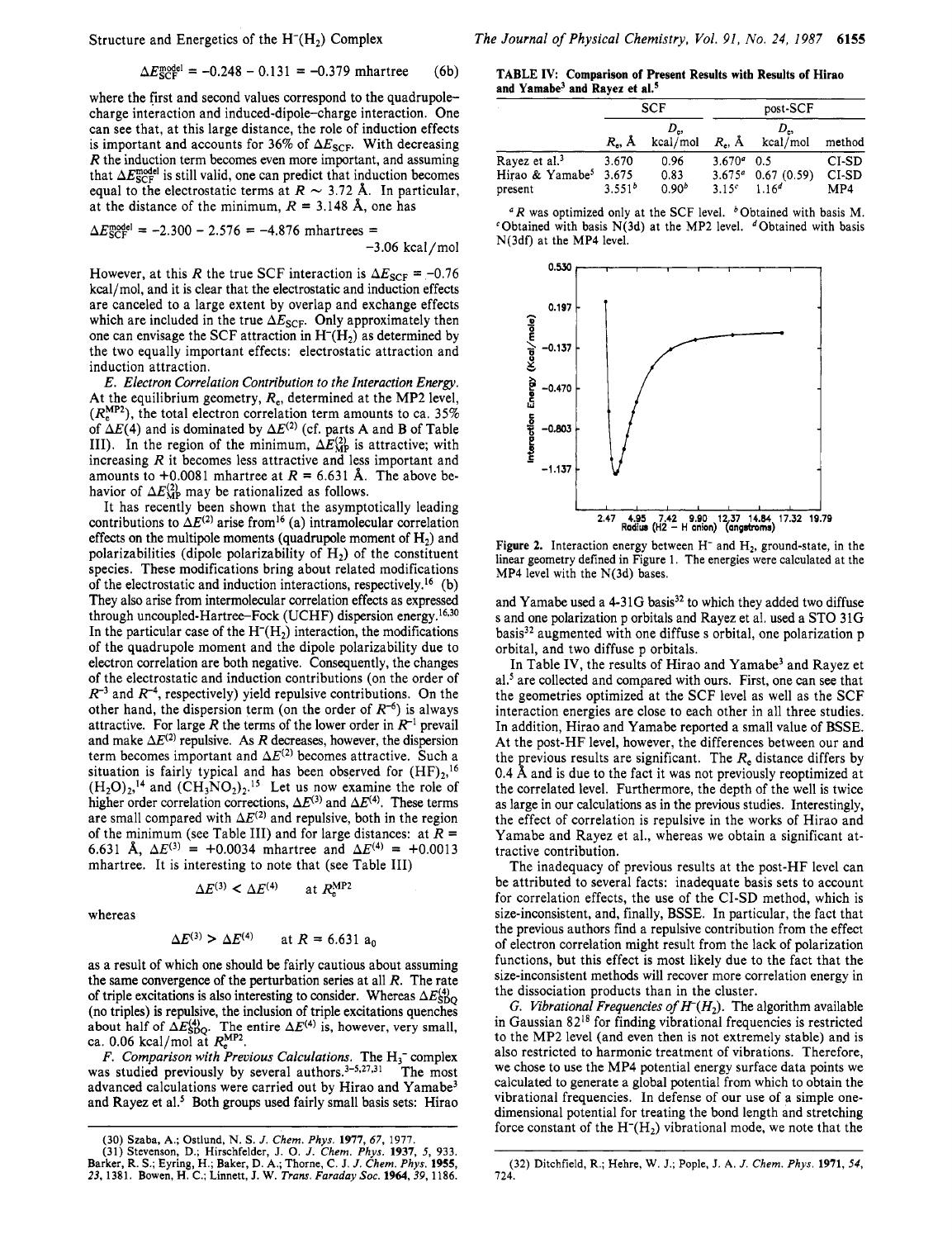**TABLE V: MP4 Vibrational Frequencies<sup>a</sup> of the Linear H<sup>-</sup>(H<sub>2</sub>), H-(HD), and D-(H2) Complexes, for the Weak Stretching Mode of**   $H^-$  and  $D^-$ <sup>b</sup>

|                    |                                  | vibratl freq, $cm^{-1}$ |              |
|--------------------|----------------------------------|-------------------------|--------------|
| vibratl level, $V$ | H <sub>1</sub> (H <sub>2</sub> ) | H <sub>1</sub> (HD)     | $D^{-}(H_2)$ |
| 0                  | 83.5                             | 78.6                    | 67.8         |
|                    | 213                              | 203                     | 180          |
|                    | 302                              | 291                     | 264          |
| 3                  | 358                              | 349                     | 324          |
|                    | 388                              | 382                     | 364          |
|                    | 403                              | 399.8                   | 387          |
| 6                  |                                  | 409.9c                  | 400.8        |
|                    |                                  |                         | 409c         |

<sup>a</sup> The SCF-level bending frequency of H<sup>-</sup>(H<sub>2</sub>) is 346 cm<sup>-1</sup>. <sup>b</sup> Well depth  $\simeq$  410 cm<sup>-1</sup>. <sup>c</sup>Frequency just below threshold.

**TABLE VI: Basis Sets for Hydrogen Used in This Work"** 

|                     | exponent          | contraction coeff |
|---------------------|-------------------|-------------------|
|                     | M Basis           |                   |
| s subsets           |                   |                   |
| 1                   | 33.865014         | 0.006 068         |
|                     | 5.094 788         | 0.045316          |
|                     | 1.158786          | 0.202846          |
| $\overline{c}$      | 0.325840          | 1.0               |
| 3                   | 0.102741          | 1.0               |
| $\overline{\bf{4}}$ | 0.03              | 1.0               |
| p subsets           |                   |                   |
| 1                   | 0.25              | 1.0               |
| $\overline{2}$      | 0.75              | 1.0               |
| d subsets           |                   |                   |
| ı                   | 0.75              | 1.0               |
|                     | L Basis           |                   |
| s subsets           |                   |                   |
| 1                   | 68.16             | 0.023 653 526     |
|                     | 10.246.5          | 0.17976680        |
|                     | 2.34648           | 0.86080283        |
| 2                   | 0.67332           | 0.39241463        |
|                     | 0.224 66          | 0.65630447        |
| 3                   | 0.082217          | 1.0               |
| 4                   | 0.030338          | 1.0               |
| p subsets           |                   |                   |
|                     | 0.2               | 1.0               |
|                     | 0.7               | 1.0               |
| d subsets           |                   |                   |
|                     | 0.075             | 1.0               |
| f subsets           |                   |                   |
|                     | 0.07              | 1.0               |
|                     |                   |                   |
|                     | N Basis           |                   |
| s subsets           |                   |                   |
|                     | 402.01            | 0.000 279 7       |
|                     | 60.242            | 0.002162          |
|                     | 13.7322           | 0.011 227 062     |
|                     | 3.90451           | 0.044712          |
|                     | 1.2871            | 0.14196048        |
|                     | 0.465 544         | 1.0               |
|                     | 0.1811200         | 1.0               |
|                     | 0.072791          | 1.0               |
|                     | 0.0172478         | 1.0               |
| p subsets           |                   |                   |
|                     | 2.273 471         | 1.0               |
|                     | 0.841306          | 1.0               |
|                     | 0.293 257         | 1.0               |
|                     | 0.08531           | 1.0               |
| d subset            |                   |                   |
|                     | $0.7^{b,c}$       | 1.0               |
|                     | $0.2^{b,c}$       | 1.0               |
|                     | 0.075             | 1.0               |
| f subset            |                   |                   |
|                     | 0.07 <sup>c</sup> | 1.0               |

"Exponents in  $a_0^{-2}$ . <sup>b</sup> Used in the N(3d) basis set only. "Used in the N(3df) basis set only.

 $H_2$  molecule in the  $H<sup>+</sup>(H_2)$  anion complex is not strongly perturbed by the presence of the H<sup>-</sup> ion. We used a cubic-spline fit of the MP4 data points to represent our potential. The system is



**Figure 3.** (A) Interaction energy between H<sup>-</sup> and H<sub>2</sub> (-) and H and  $H_2$  ( $\cdots$ ) ground states, in the linear geometry defined in Figure 1. The energies were calculated at the MP4 level with the N(3d) basis. The zero level of energy x axis corresponds to the energy of  $H^- + H_2$ . (B) As  $(A)$ by for T-shaped geometry. (C) **As (A)** but for bent geometry.

therefore studied as though the  $H_2$  part of the complex is a single atom having a mass twice that of ordinary hydrogen.

This potential was used to solve the radial Schrödinger equation for  $H<sup>-</sup>(H<sub>2</sub>)$  stretching motion to obtain the vibrational frequencies for this mode of the cluster. The data points used in the cubicspline fit are the CP-uncorrected MP4 results for the  $N(3d)$  basis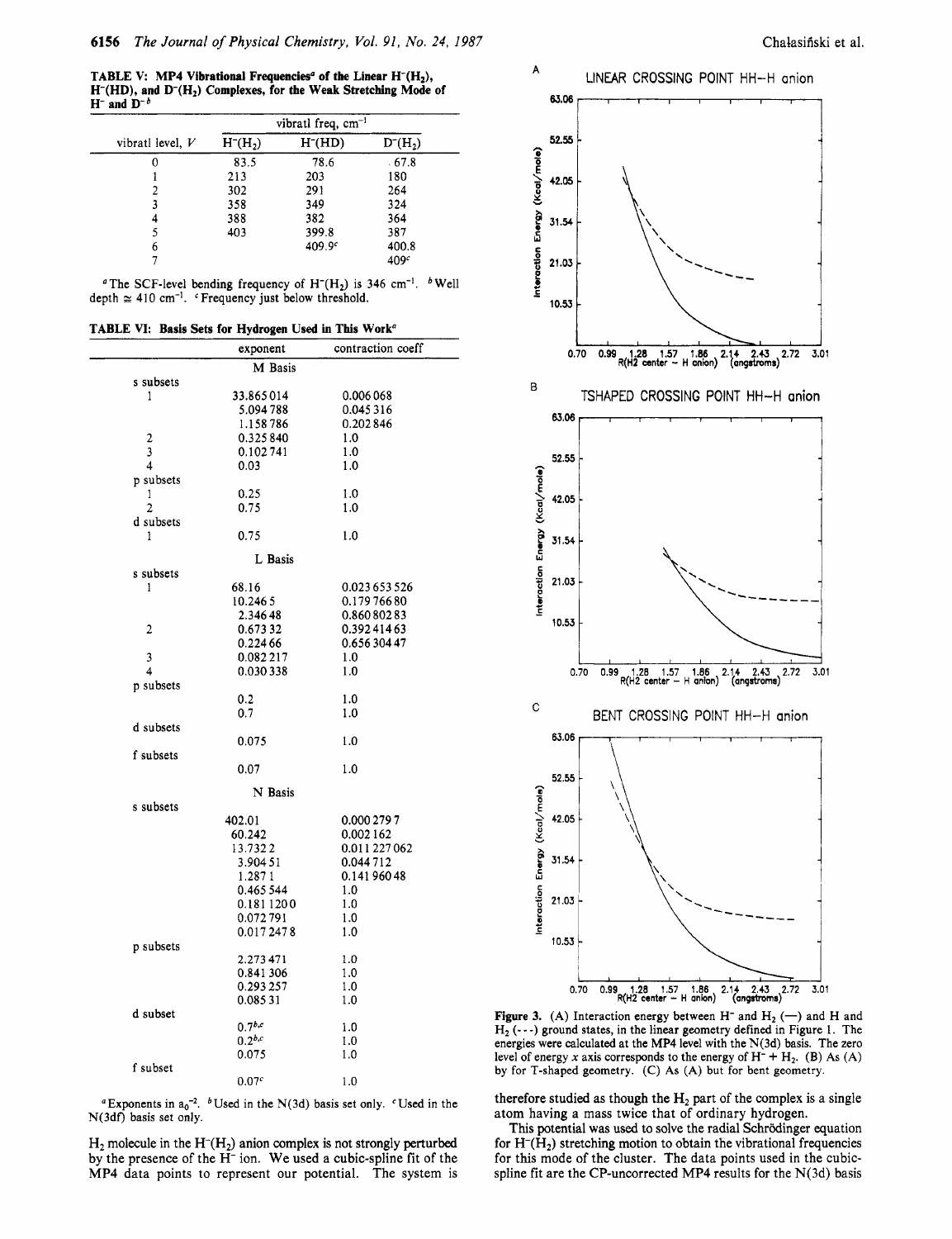| ΩT<br>А۱<br>ш<br>۰<br> |
|------------------------|
|------------------------|

|          | $x_i$        | $a_j$        | b,           | $c_i$        | a,            |  |
|----------|--------------|--------------|--------------|--------------|---------------|--|
| $\Omega$ | 2.380 500 0  | 0.3924000    | $-7.3944000$ | 6.0954264    | 1.7430945     |  |
|          | 2.630 500 0  | $-1.0480000$ | $-4.0198566$ | 7.4027472    | $-5.2292834$  |  |
|          | 2.880 500 0  | $-1.6720000$ | $-1.2989736$ | 3.4807847    | $-3.5304296$  |  |
|          | 3.148 1000   | $-1.8380000$ | $-0.1944973$ | 0.646 555 8  | 18.3164795    |  |
|          | 3.1805000    | $-1.8430000$ | $-0.0949168$ | 2.4269176    | $-18.5716457$ |  |
|          | 3.230 500 0  | $-1.8440000$ | 0.008 4877   | $-0.3588293$ | 4.6816328     |  |
|          | 3.380 500 0  | $-1.8350000$ | 0.2168491    | 1.7479055    | $-2.3396074$  |  |
|          | 3.630 500 0  | $-1.7081000$ | 0.6521254    | $-0.0068001$ | 0.153 1930    |  |
| 8        | 3.880 500 0  | $-1.5431000$ | 0.6774491    | 0.1080947    | $-0.2699647$  |  |
| 9        | 4.130 500 0  | $-1.3712000$ | 0.6808781    | $-0.0943788$ | $-0.0269343$  |  |
| 10       | 4.380 500 0  | $-1.2073000$ | 0.628 638 5  | $-0.1145795$ | $-0.0254982$  |  |
| 11       | 4.630 500 0  | $-1.0577000$ | 0.566 567 8  | $-0.1337032$ | 0.0009271     |  |
| 12       | 4.880 500 0  | $-0.9244000$ | 0.4998901    | $-0.1330078$ | 0.0164158     |  |
| 13       | 6.130 500 0  | $-0.4753000$ | 0.2443196    | $-0.0714485$ | 0.010 512 5   |  |
| 14       | 7.630 5000   | $-0.2341000$ | 0.1009336    | $-0.0241422$ | 0.0027127     |  |
| 15       | 9.630 500 0  | $-0.1071000$ | 0.0369172    | $-0.0078660$ | 0.0008164     |  |
| 16       | 12.630 500 0 | $-0.0451000$ | 0.0117634    | $-0.0005186$ | $-0.0001837$  |  |
| 17       | 16.630 500 0 | $-0.0181000$ |              |              |               |  |

#### **TABLE VI11**

| x             | a            |              |             |              |
|---------------|--------------|--------------|-------------|--------------|
| 120.000 000 0 | 0.8580000    | $-0.0787500$ | 0.000 423 2 | $-0.0000028$ |
| 130.000 000 0 | 0.1100000    | $-0.0711320$ | 0.0003386   | 0.0000085    |
| 140.000 000 0 | $-0.5590000$ | $-0.0618221$ | 0.000 592 4 | 0.0000040    |
| 150.000 000 0 | $-1.1140000$ | $-0.0487798$ | 0.0007118   | 0.0000026    |
| 160.000 000 0 | $-1.5280000$ | $-0.0337587$ | 0.000 790 3 | 0.0000026    |
| 170.000 000 0 | $-1.7840000$ | $-0.0171853$ | 0.0008671   | $-0.0000009$ |
| 180.000 000 0 | $-1.8700000$ |              |             |              |

set previously mentioned. This basis set has a very small BSSE, and correcting for it will not appreciably change the vibrational frequencies. The data points and the fit are shown in Figure **2.**  The well depth of the potential is approximately **410** cm-I. All of our stretching vibrational frequency predictions are given in Table V. For the  $H^{-}(H_{2})$  cluster, six bound vibrational levels exist at **83.5, 213, 302, 358, 388,** and **403** cm-'.

Because only the reduced mass changes under isotopic substitution in the  $H<sup>-</sup>(H<sub>2</sub>)$  complex, we were able to use the same code with the appropriate reduced mass to obtain the vibrational levels of the H<sup>-</sup>(HD) and D<sup>-</sup>(H<sub>2</sub>) complexes. All results for these two complexes are shown in Table **V** as well. The distributions of vibrational levels of the H-(HD) complex is very similar to that of the H<sup>-</sup>(H<sub>2</sub>) complex. The D<sup>-</sup>(H<sub>2</sub>) complex, on the other hand, has eight bound vibrational levels.

For completeness, we also include our cubic-spline interpolates for the above "stretching" potential as well as for our **MP4** potential for the "bending" vibration of the complex. These results show that the linear geometry is the most stable geometry for the  $H<sup>-</sup>(H<sub>2</sub>)$  complex but that only  $\sim 0.823$  kcal/mol or 288 cm<sup>-1</sup> is needed to "bend" the complex by 40° to  $\theta = 140$ °. Thus, the bending vibration is also soft. (See Appendix A.)

We calculated the full set of  $3N - 5$  harmonic vibrational frequencies for the **M** basis at the SCF level of theory. These frequencies are **4519** (primarily the H2 moiety vibration), **346** (the degenerate bending mode of the cluster), and **140** cm-' (the **H**stretching mode of the cluster discussed earlier). These results show that the complex's "bend" is actually stiffer than its "stretch". This order of frequencies can be understood by considering two facts. First, the cluster is not held together by a chemical bond; the attractive interaction is composed of intermolecular forces of the charge-quadrupole, charge-induced-dipole, etc. nature. The second point to note is that the parallel polarizability of the  $H_2$ moiety is greater than its perpendicular polarizability (e.g.,  $\alpha_{\parallel}$  = 0.934 Å<sup>3</sup> and  $\alpha_{\perp}$  = 0.718 Å<sup>333</sup>). As a result, the presence of the  $H^-$  ion more easily deforms the electron cloud of  $H_2$  along the  $H_2$  bond than transverse to the bond. This then gives rise to more attractive interactions for linear geometries than for bent geometries.

*H. Energy Threshold for Electron Detachment in*  $H^- + H_2$ *Collisions.* Using our accurate H<sup>-</sup>(H<sub>2</sub>) potential, we were interested in attempting to estimate the energy threshold for electron detachment in  $H^- + H_2$  collisions. Ground-state-energy curves for  $H<sup>-</sup>(H<sub>2</sub>)$  and neutral  $H<sub>3</sub>$ , in linear, typical bent, and T-shaped configurations, calculated with the N(3d) basis at the **MP4** level are shown in Figure **3** in the region near their crossing. The lowest energy crossing occurs at  $R \approx 1.6$  Å and lies 27.0 kcal/mol above the  $H_2 + H^-$  asymptote. Thus rather energetic collisions would be required to effect electron detachment.

### **IV. Conclusions**

Our results shed new light on the controversy over the possibility of existence of the  $H<sup>-</sup>(H<sub>2</sub>)$  complex. It was shown that a stable (by 1.2 kcal/mol) linear  $H<sup>-</sup>(H<sub>2</sub>)$  complex has a potential surface that supports six bound vibrational levels. However, proper treatment of all zero-point vibrational energies clearly shows that the complex is thermodynamically unstable relative to  $H_2$  and  $H_7$ , at 0 K. The temperature of the gaseous nebulae while not 0 K is relatively cold, roughly 50 K. Thus, it is unlikely that the  $H_3^$ complex can be formed under these conditions. It is possible to calculate the heat of formation at **298** K from our data and by using classical approximations to account for the translational and rotational degrees of freedom.39 The heat of formation for the H3- complex is about **-0.4** kcal/mol at **298** K. This means that there is a possibility of forming the complex at this temperature. Isotopic substitution to form  $D_3^-$  should lower the heat of formation enough, by lowering the vibrational frequencies, to make the  $D_3$ complex a much more viable experimental system to investigate. In addition, a threshold of **27** kcal/mol for electron detachment in  $H^-$  +  $H_2$  collisions was determined from the lowest energy crossing point of the  $H<sup>-</sup>(H<sub>2</sub>)$  and  $H<sub>3</sub>$  potential surfaces. Unfor-

<sup>(33)</sup> Hirschfelder, J. *0.;* Curtis, C. **F.;** Bird, R. B. *Molecular Theory of Gases and Liquids;* Wiley: New York, 1954. (34) Steinfeld, J. **I.** *Molecules and Radiation: An Introduction to Modern* 

*Molecular Spectroscopy*; MIT Press: Cambridge, MA, 1981.<br>(35) Davidson, E. R.; Jones, L. L. J. Chem. Phys. **1962**, 37, 2966.<br>(36) Kolos, W.; Wolniewicz, L. J. Chem. Phys. **1968**, 49, 404.

<sup>(37)</sup> **Froese** Fischer, *C. The Hartree-Fork Method for Atoms. A Nu- merical Approach;* New York, 1977.

<sup>(38)</sup> Pekeris, C. L. *Phys. Reu. 1962, 126,* 1470. (39) **Del** Bene, J. E.; Mettee, H. D.; Frisch, M. J.; Luke, B. **T.;** Pople, J. **A.** *J. Phys. Chem. 1983, 87,* 3279.